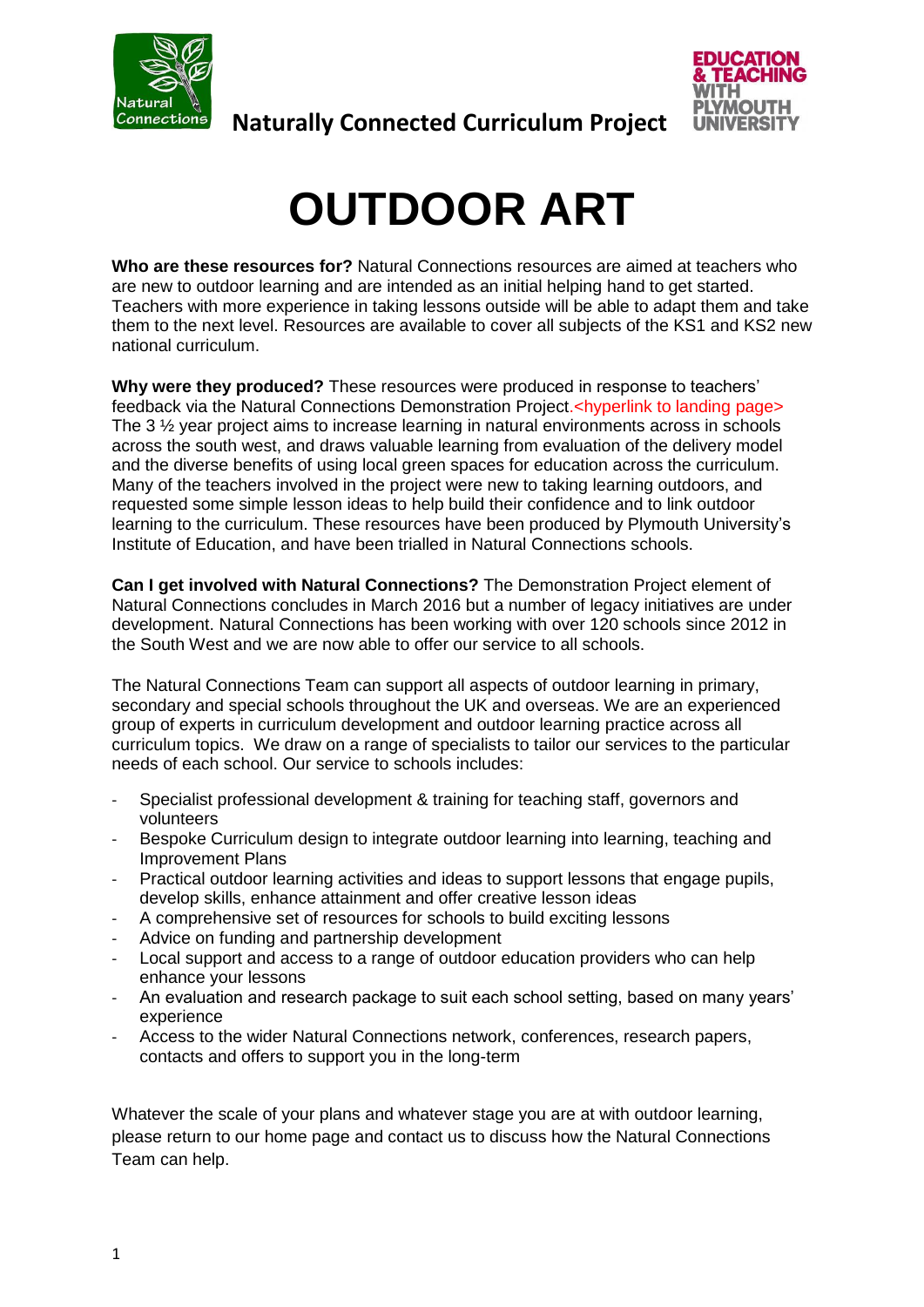



i What will children learn from this activity? ART DISCOVERING EXPERIMENTING TALKING AND LISTENING

# 'Wizard and Witches Potions'

| Year 1/ | Year 3/4 | Year $5/6$ |
|---------|----------|------------|
|         |          |            |

#### **NATURAL CURRICULUM OBJECTIVE(S):** ART Key Stage 1

- to use a range of materials creatively to design and make products
- to develop a wide range of art and design techniques in using colour, pattern, texture, line, shape, form and space.

#### **LEARNING OBJECTIVE(S):**

• I can use my senses to make my own paint from natural materials

#### **TIMESCALE:**

1 lesson (1 hour)



#### **ACTIVITY:**

This activity is particularly appealing to young children, especially if you can link it to a story that involves witches and wizards, e.g. Room on the Broom by Julia Donaldson or Harry Potter, etc.

Children are encouraged to explore the outdoor environment and collect natural materials from around the school grounds – mud, grass, daisies, bark from a tree, leaves, etc and put into their own individual pot (yogurt pot/plastic pot).

Children can have fun exploring the outdoor, natural environment and inspire curiosity and creativity by seeing who can make the strangest potion, the prettiest potion, the smelliest potion, etc.

Then you can add PVA glue to their potion and they can stir it up and paint a picture with their concoction.

#### **EAL/SEN:**

A very active, practical lesson. Lots of opportunities to work alongside peers and adults. Opportunities for speaking and listening for EAL. Appealing for SEN due to lots of touching and feeling of resources and the practical element.

#### **DIFFERENTIATION:**

Extend questions to children with extensive artistic skills and HA. What colour do you think you'll paint will be when you mix all the natural colours together? Talk to the children about all paint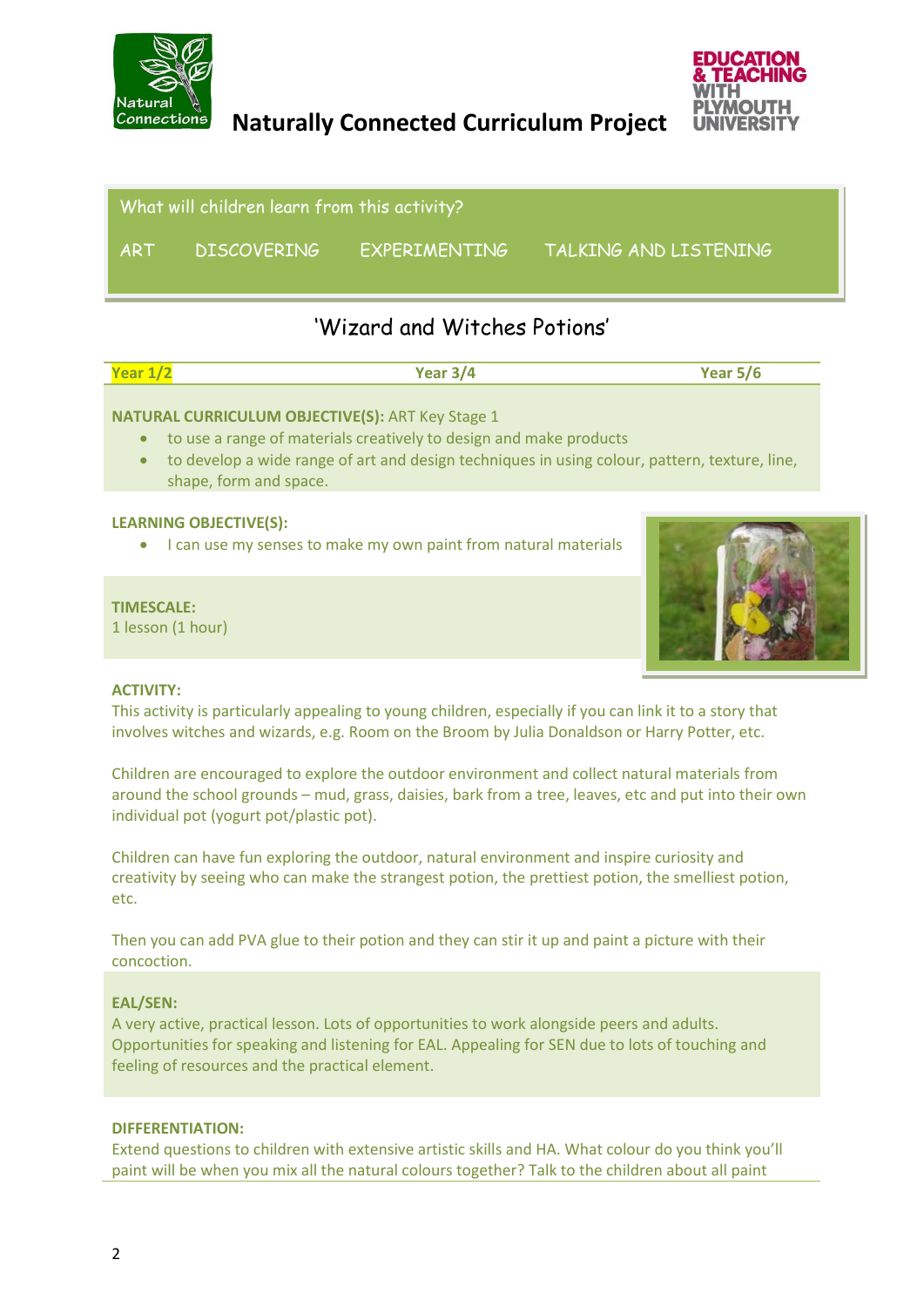



originally being made from natural resources? What natural things can they think of that would make a red paint? A black paint? A Yellow paint? Etc.

**Cross Curricular:** English – Julia Donaldson stories.

**Possible Resources:** a plastic pot/yogurt pot to make their paint, outside wear for the children (wellies/coats), pva glue, paper

| <b>PREPARATION:</b>                                                                                                                                                                                     | LINK:                                                                        |
|---------------------------------------------------------------------------------------------------------------------------------------------------------------------------------------------------------|------------------------------------------------------------------------------|
| (Things to do before the lesson)                                                                                                                                                                        | (Bringing back into the classroom)                                           |
| A safety talk about what is safe to touch and<br>not touch outside in the playground.<br>Follow up with exploration of different ways<br>to make marks with natural resources (see<br>also next lesson) | Lead on to more Forest School experiences<br>Link to materials and purposes. |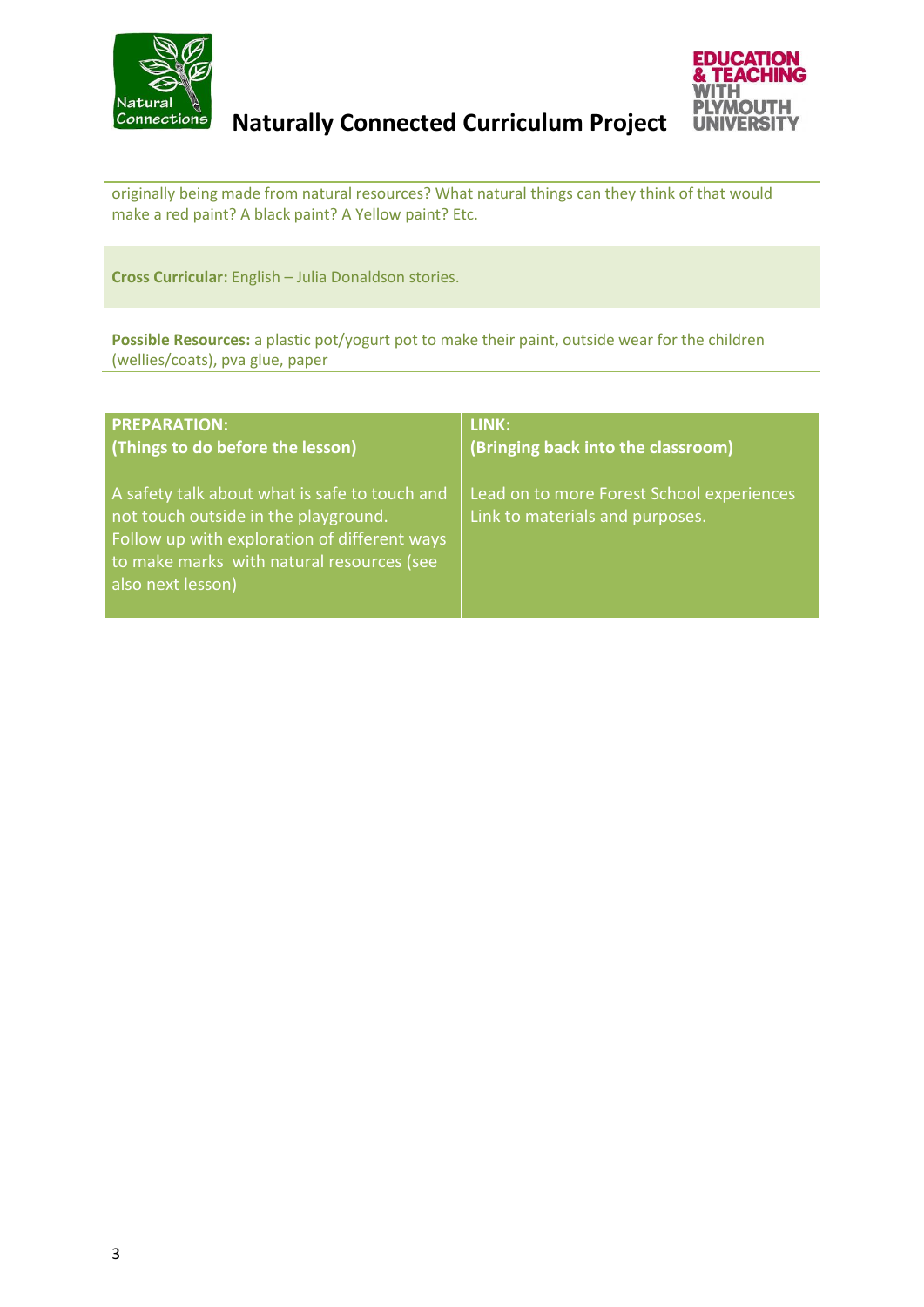



What will children learn from this activity?

Subject: **Art** ARTISTIC SKILLS SPEAKING AND LISTENING CREATIVITY USING SENSES

'Art Detectives' (1990)<br>'Art Detectives' (1990)

| . .<br>and the control |
|------------------------|
|------------------------|

**Year 1/2 Year 3/4 Year 5/6**

#### **NATURAL CURRICULUM OBJECTIVE(S):** ART Key Stage 1

- to use a range of materials creatively to design and make products
- to develop a wide range of art and design techniques in using colour, pattern, texture, line, shape, form and space.

#### **LEARNING OBJECTIVE(S):**

 I can discover a range of different natural materials to make a beautiful piece of art.

#### **TIMESCALE:**

1 lesson or a series (1 hour)



#### **ACTIVITY:**

This activity is fun as it has a fun factor or being a detective. Tell the children they have a mission to explore the outside environment (if lacking add a lot of things to find, e.g. pine cones, leaves, flowers, shells, etc.) and discover some materials to make art with.

They may wish to use a camera and photograph what they view as art, they may wish to collect a lot of objects and draw them or use them – glue them onto a scrap book, they may want to make a sculpture out of stones or a building out of sticks.

Inspire the children with some ideas, but also encourage them to use their own imagination. You can photograph and copy their work and produce a detectives' line up of art.

#### **EAL/SEN:**

A very active, practical lesson. Lots of opportunities to work alongside peers and adults. Opportunities for speaking and listening for EAL. Appealing for SEN due to lots of touching and feeling of resources and the practical element.

#### **DIFFERENTIATION:**

Children to work independently. Ask them lots of questions. Discuss colour, shape, texture, etc.

**Cross Curricular:** Drama – acting out as Detectives.

**Possible Resources:** magnifying glass, detective props, camera, paper, paints, glue, tape, etc.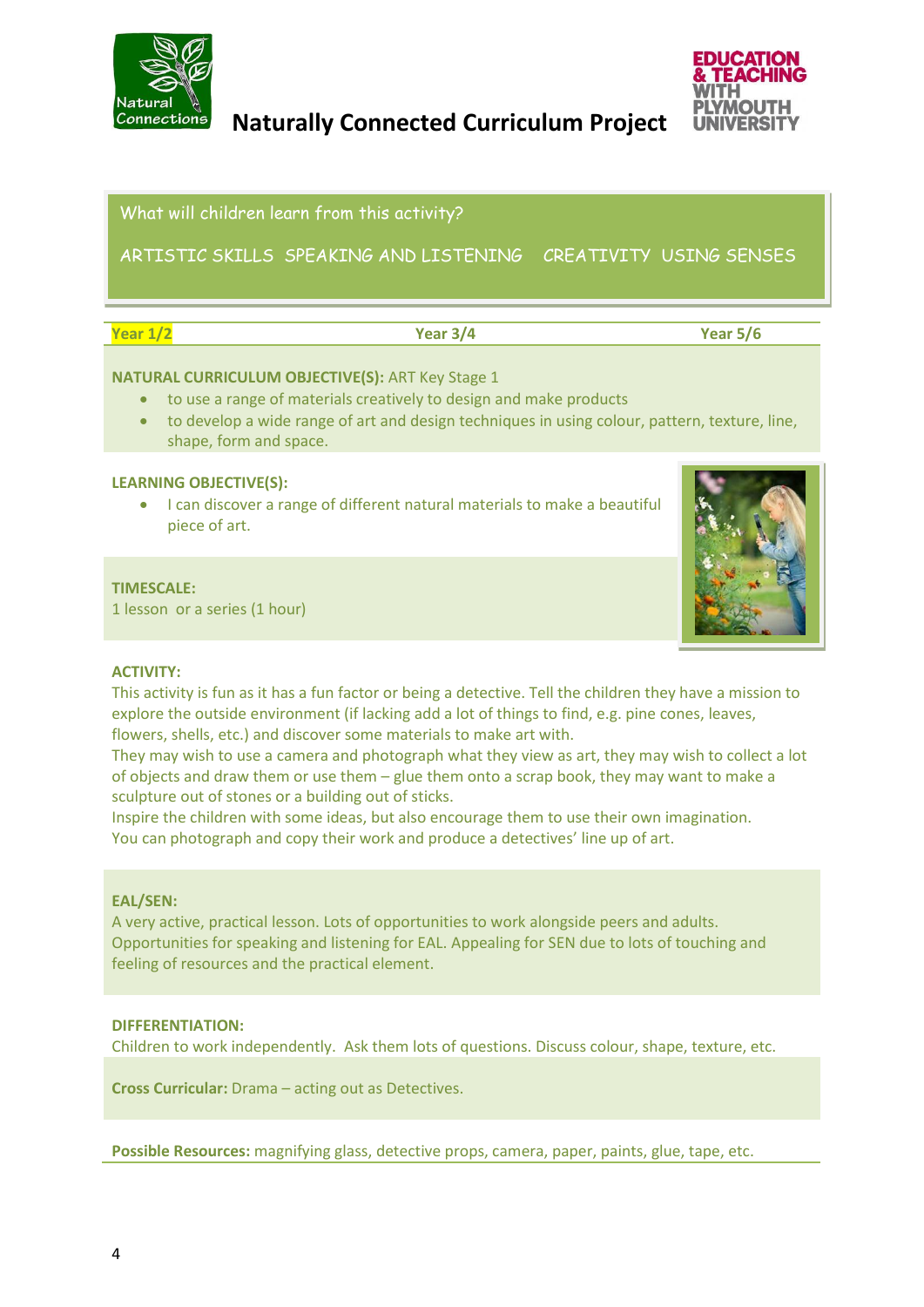



| <b>PREPARATION:</b>                           | LINK:                                         |
|-----------------------------------------------|-----------------------------------------------|
| (Things to do before the lesson)              | (Bringing back into the classroom)            |
| A safety talk about what is safe to touch and | Get children to articulate the thinking that  |
| not touch outside in the playground.          | led them to choose resources                  |
| Look at artists' work using different         | Lead on to thinking about what decisions      |
| materials. What do they think they were       | artists make in creating their work - what do |
| trying to show in their work?                 | they consider?                                |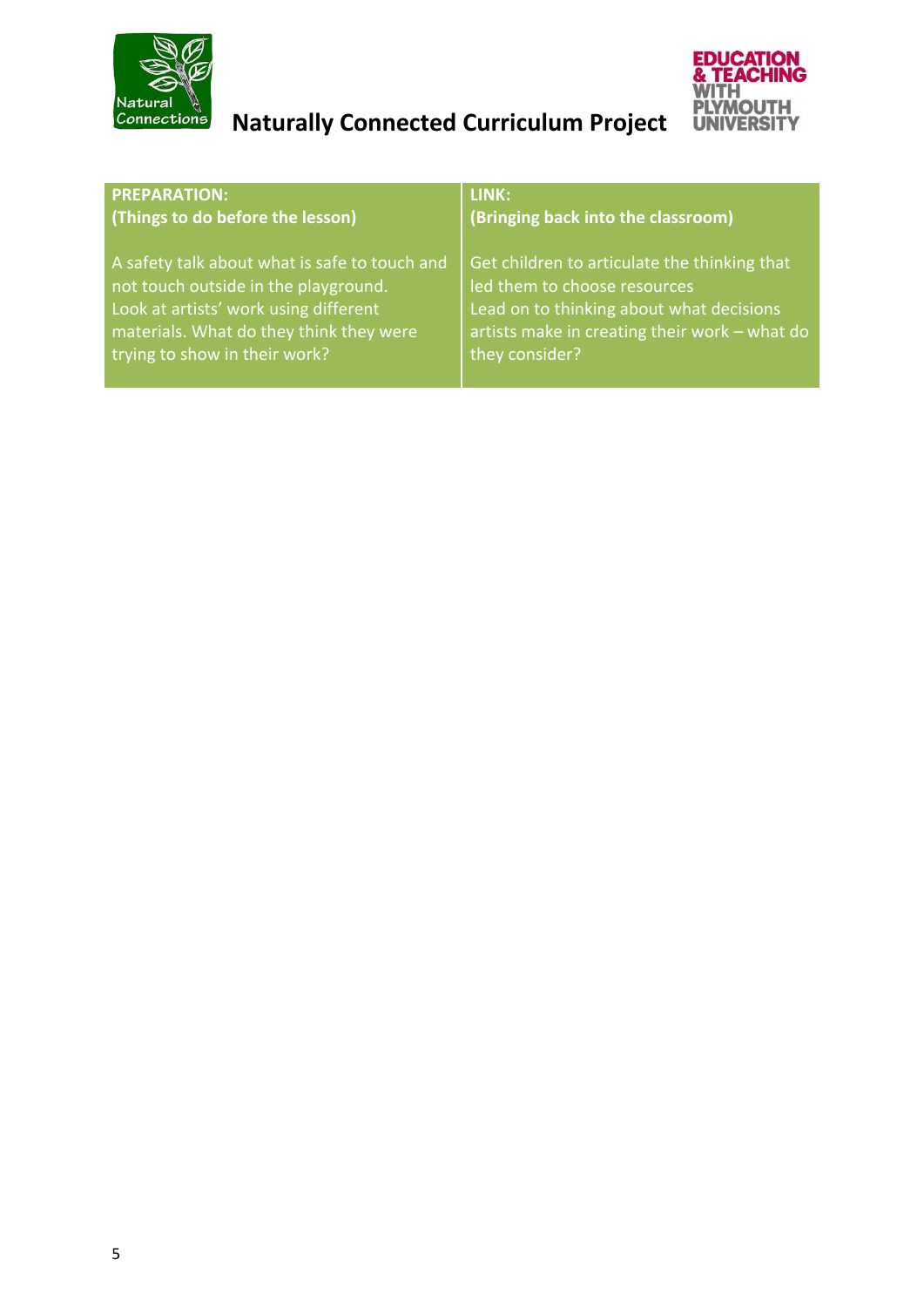



What will children learn from this activity?

ART THE PROCESS OFTIE-DYE DESIGNING

# 'Tie-Dye with Natural Materials'

| Year $1/2$ | $\sqrt{a}$ ar $\frac{1}{2}$ | Year $5/6$ |
|------------|-----------------------------|------------|
|            |                             |            |

#### **NATURAL CURRICULUM OBJECTIVE(S):** ART Key Stage 2

 Pupils should be taught to develop their techniques, including their control and their use of materials, with creativity, experimentation and an increasing awareness of different kinds of art, craft and design.

#### **LEARNING OBJECTIVE(S):**

• I can design and colour a piece of clothing using natural materials

#### **TIMESCALE:**

1 lesson (1 hour) + leaving it to soak and visiting it another lesson, perhaps to do further work on it.



#### **ACTIVITY:**

Children can explore the natural environment and select a plant, fruit or flower to provide the colour for their tie-dye.

Using a cotton t-shirt/material they can help to make the mixture that is needed to tie-dye the material and also design where they want the pattern to be on their material.

There are many 'how to' videos online and the Eden Project provides a great step by step instruction.

Natural materials that produce a good colour are: blackberries, carrot leaves, grass cuttings, onion skins, red cabbage, blueberries, raspberries, etc.

#### **EAL/SEN:**

A very active, practical lesson. Lots of opportunities to work alongside peers and adults. Opportunities for speaking and listening for EAL. Appealing for SEN due to lots of touching and feeling of resources and the practical element.

#### **DIFFERENTIATION:**

Extend questions to children with extensive artistic skills and HA. What natural materials can you think of that would make your t-shirt brown? Talk to the children about all dye that colours fabric originally being made from natural resources? What natural things can they think of that would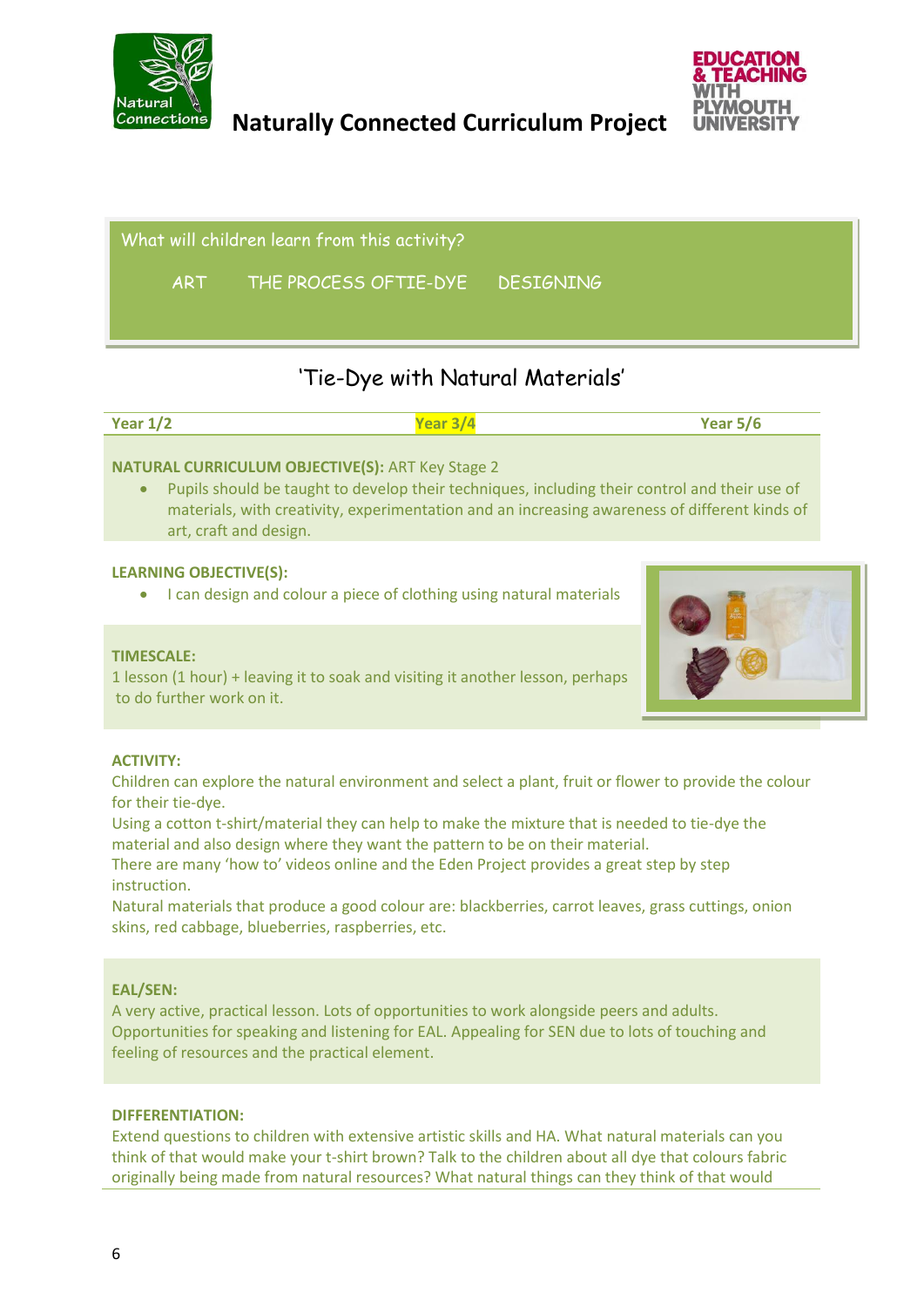



make a red dye? A black dye? A Yellow dye? Etc.

**Cross Curricular:** Design and Technology – children could make a very basic t-shirt/vest/skirt out of material before hand or a tea towel for at home, etc**.** if made out of a very simple cotton then you could go on to extend this by colouring it with tie-dye.

#### **Possible Resources: [www.edenproject.com](http://www.edenproject.com/)**

- An old, light-coloured cotton t-shirt
- **•** Elastic bands
- A big pan that can go on the hob (and isn't going to be used for food)
- An old pair of tights
- An old jam jar
- Natural ingredients to colour e.g. raspberries/ beetroot/coffee
- A fixative, such as:
	- o washing soda (1 tablespoonful)
	- $\circ$  vinegar (any clear vinegar  $-1$  tablespoonful)

| <b>PREPARATION:</b>                                                                                                           | LINK:                                                                                                                        |
|-------------------------------------------------------------------------------------------------------------------------------|------------------------------------------------------------------------------------------------------------------------------|
| (Things to do before the lesson)                                                                                              | (Bringing back into the classroom)                                                                                           |
| A safety talk about what is safe to touch and<br>not touch outside in the playground.<br>Safety talk about hot water and fire | Evaluation<br>Think about the colours produced<br>Challenges that they experienced<br>How would they tell others to do this? |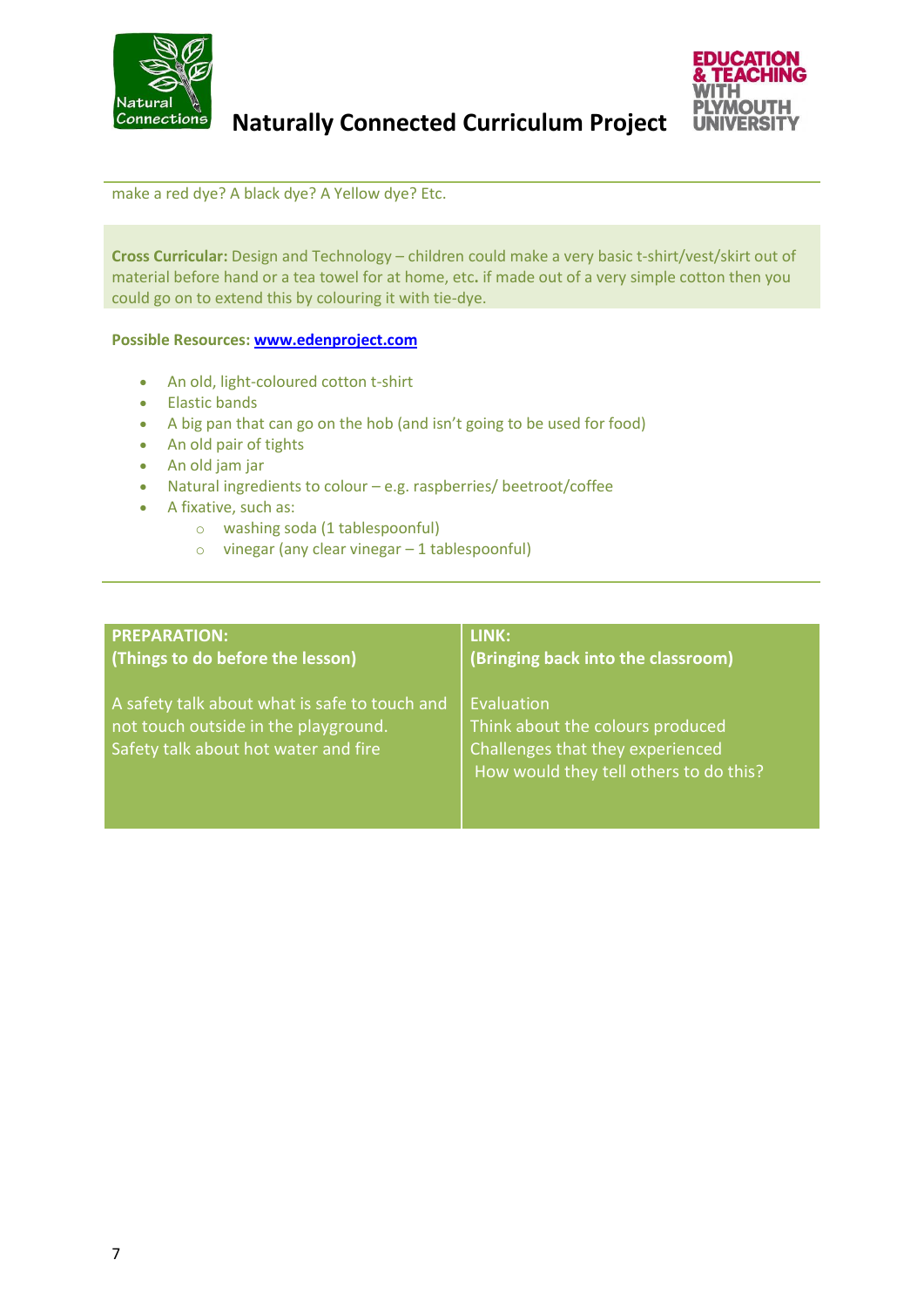



What will children learn from this activity? ART WORKING WITH CLAY DESIGNING CRAFT SKILLS

## 'Woodland Clay Sculptures'

| Year $1/2$ | Year 3/4 | Year $5/6$ |
|------------|----------|------------|
|            |          |            |

#### **NATURAL CURRICULUM OBJECTIVE(S):** ART Key Stage 2

 Pupils should be taught to develop their techniques, including their control and their use of materials, with creativity, experimentation and an increasing awareness of different kinds of art, craft and design.

#### **LEARNING OBJECTIVE(S):**

 I can use clay to produce a woodland animal to decorate our School grounds.

#### **TIMESCALE:**

1 or 2 lessons.



#### **ACTIVITY:**

Clay is a very natural material and due to its messy nature it is very suitable for working with outside of the classroom. On the school field will be very manageable if every child took a board with them and if it's a sunny day the clay can be left to dry outside too!

A woodland theme where children can design their clay into owls, squirrels, foxes, badgers, mushrooms, leaves, etc. looks very appealing around the school grounds and also fits into the natural environment well, especially if your school has trees and lots of greenery.

Children can pound, pinch, roll, flatten, poke, tear, squeeze, coil, stretch, squash, twist, and bend their clay into all sorts of shapes and sizes. Making it a really enjoyable material to work with. Ask children if they know where clay comes from? How it is made?

#### **EAL/SEN:**

Working with the clay will provide a good break from using pencils, crayons, paint brushes, or other tools as the children are all free to express themselves and take their time over making what they would like. A very active, practical lesson. Opportunities for speaking and listening for EAL. Appealing for SEN due to lots of touching and feeling of resources and the practical element.

#### **DIFFERENTIATION:**

HA children – gifted and talented at Art and sculpting could be asked to make a solid 3D clay model to extend their skills. Provide them with different tools to use with the clay instead of just their hands. Different texture clay. Question children – what is working well? How could you make the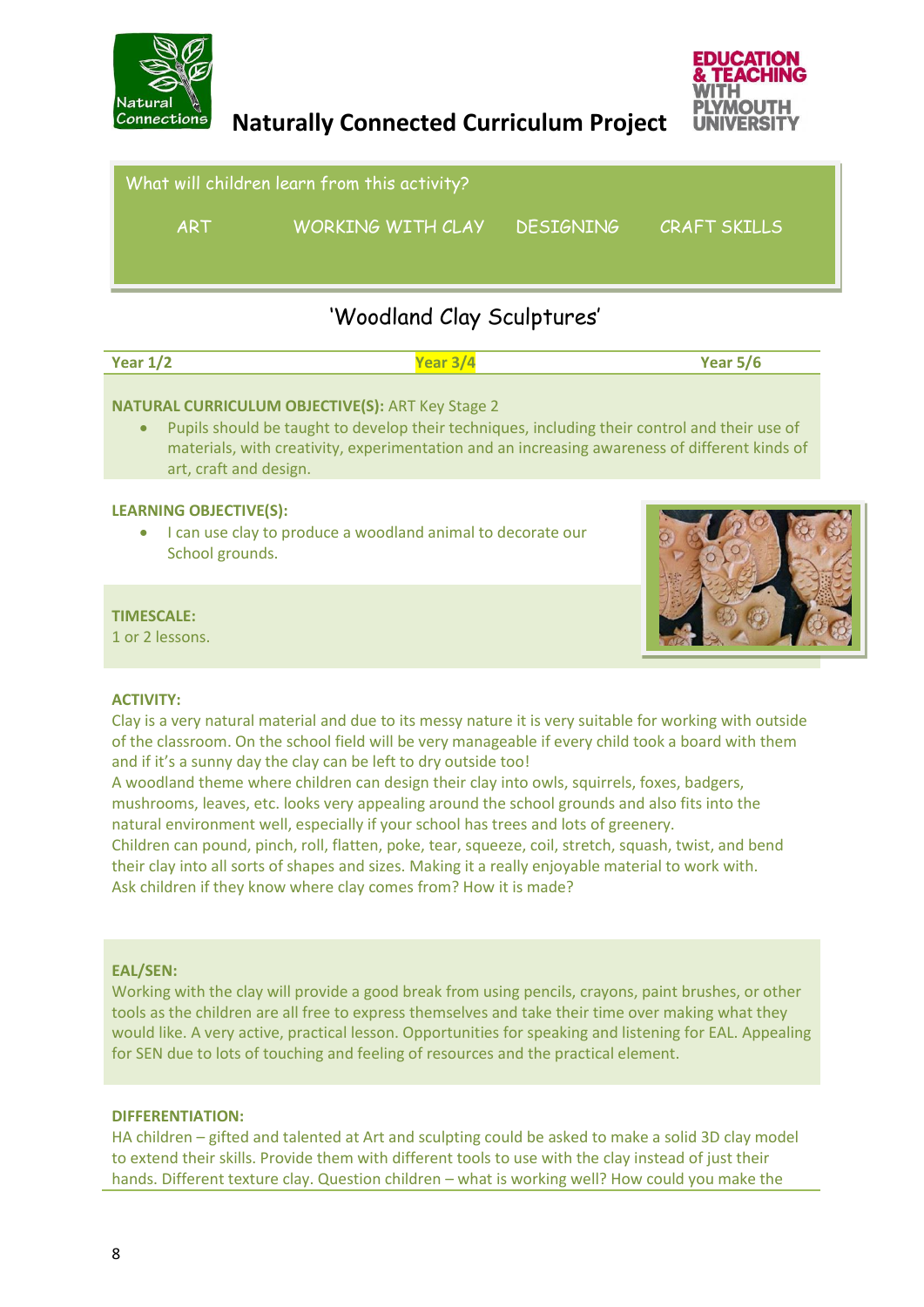



edge look straighter? Etc.

**Cross Curricular:** Science – learning about woodland habitats and the animals that occupy them. English – the animals made could be woven into a group story

#### **Possible Resources:**

| <b>PREPARATION:</b>                                                                                                                                                                                         | LINK:                                         |
|-------------------------------------------------------------------------------------------------------------------------------------------------------------------------------------------------------------|-----------------------------------------------|
| (Things to do before the lesson)                                                                                                                                                                            | (Bringing back into the classroom)            |
| Teacher models how to use the clay.                                                                                                                                                                         | Encourage reflection on what properties the   |
| Children could try out design ideas with                                                                                                                                                                    | clay had - what was it useful to express?     |
| plasticine.                                                                                                                                                                                                 | How did it feel to work with it? Consider the |
| Research animals on internet and in books to                                                                                                                                                                | change when the clay is $left$ – what has     |
| observe their key features.                                                                                                                                                                                 | happened to it?                               |
| Follow up could be positioning their animals<br>outside for another class to find them either<br>developing their observational skills or in a<br>orienteering exercise to guide them to<br>where they are. |                                               |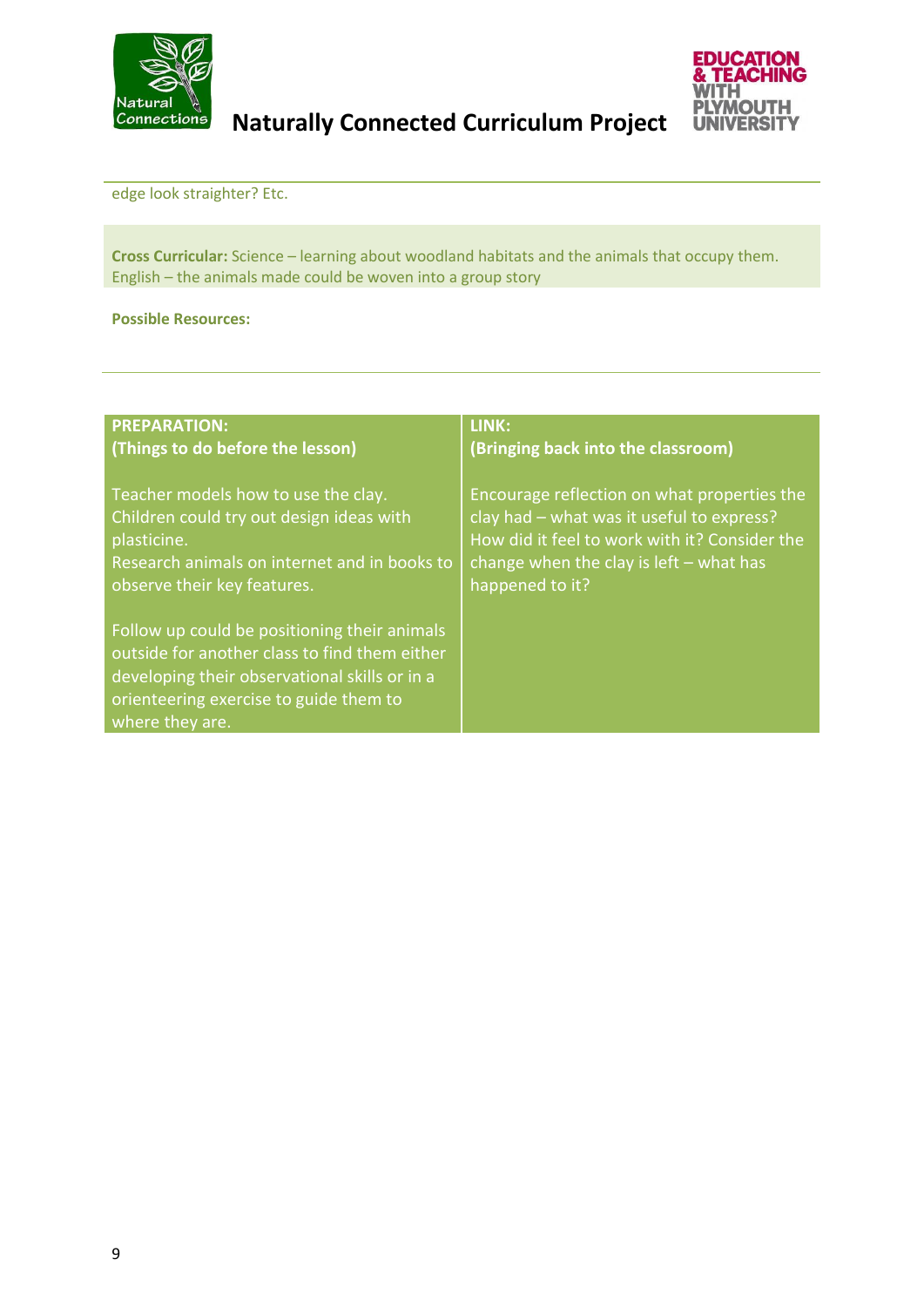



Subject: **Art** What will children learn from this activity? ART WORKING WITH WILLOW DESIGNING CRAFT SKILLS

## 'Working with Willow'

| Year $1/2$ | Year 3/4 | Year $5/6$ |
|------------|----------|------------|
|            |          |            |

#### **NATURAL CURRICULUM OBJECTIVE(S):** ART Key Stage 2

 Pupils should be taught to develop their techniques, including their control and their use of materials, with creativity, experimentation and an increasing awareness of different kinds of art, craft and design.

#### **LEARNING OBJECTIVE(S):**

• I can plan, design and build a willow structure.

#### **TIMESCALE:**

Ongoing art project – 4 or 5 lessons.



#### **ACTIVITY:**

This requires an expert coming into school – which can be costly, but it is very worth it as the products made are beautiful for the school grounds and can then go on to be used in the playground thereafter for Forest School projects and outdoor learning.

Willow structures such as domes, tunnels and arbours can be constructed. Children are encouraged to be fully involved in the process of planning, designing and building their structure giving them a real sense of achievement when the project is completed.

#### **EAL/SEN:**

A very active, practical lesson. Opportunities for speaking and listening for EAL. Learning a new skill. Appealing for SEN due to lots of touching and feeling of resources and the practical element.

#### **DIFFERENTIATION:**

**Cross Curricular:** Science/Geography – learning about willow.

**Possible Resources:** creativestarlearning.com and outtolearnwillow.co.uk

**PREPARATION:** LINK: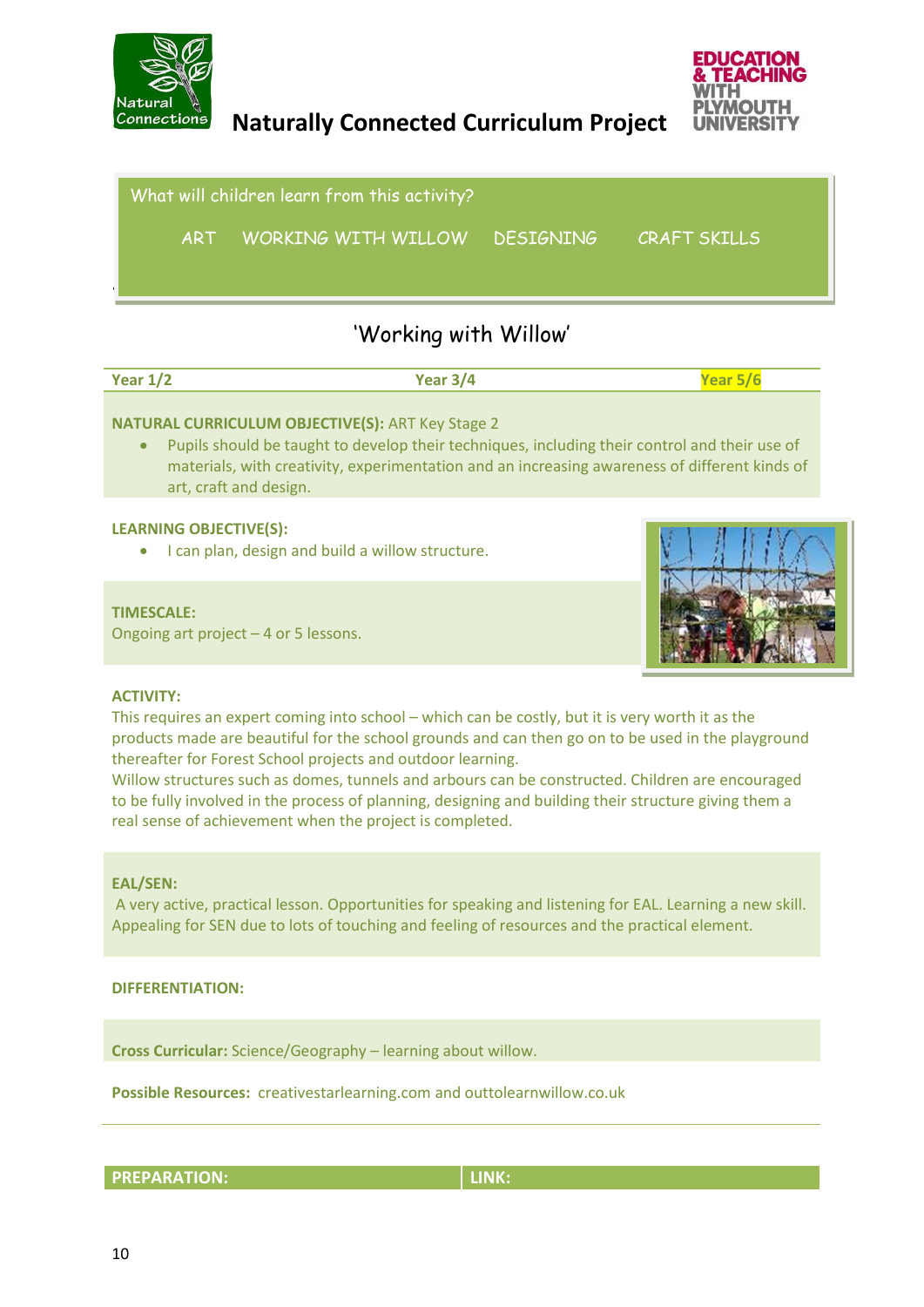



| (Things to do before the lesson)                                                                                                                                                                                                              | (Bringing back into the classroom)                                                                                          |
|-----------------------------------------------------------------------------------------------------------------------------------------------------------------------------------------------------------------------------------------------|-----------------------------------------------------------------------------------------------------------------------------|
| Knowledge of working with willow, an<br>ongoing project - remind children of health<br>and safety.                                                                                                                                            | Encourage them to write down and/or<br>photograph different uses of the structure<br>over the year to create an ideas bank. |
| Think of what children would like the willow<br>sculpture to be and what they would like it<br>to be used for. The planning stage could<br>involve surveys of staff and pupils that they<br>could report on (English) using graphs<br>(Maths) |                                                                                                                             |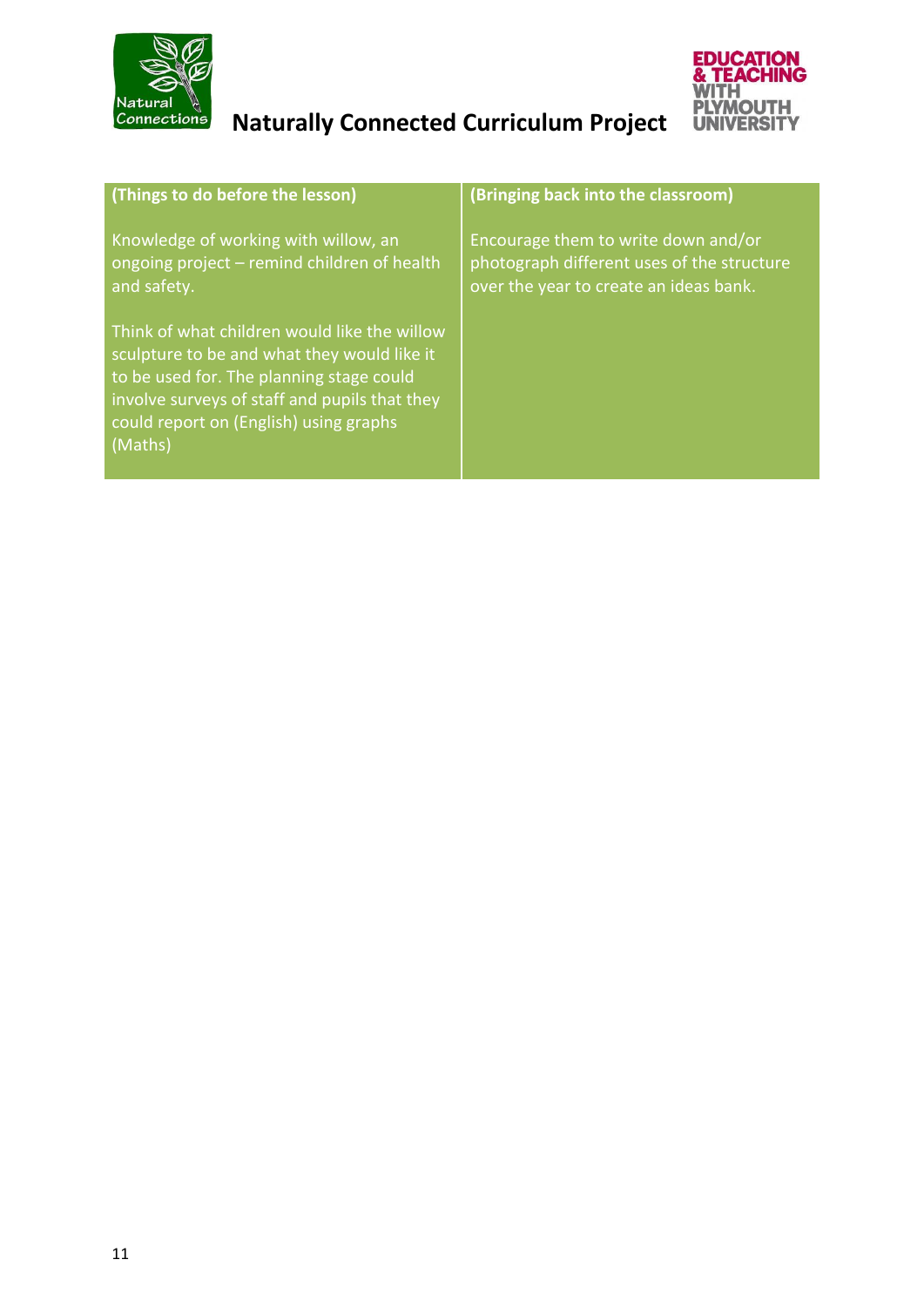

Subject: **Art**

 **Naturally Connected Curriculum Project** 



### What will children learn from this activity?

ART GARDENING PLANTING DESIGNING LIFE CYCLES OF PLANTS

# 'Art and Gardening'

| Year $1/2$ | $\mathbf{v}$ . $\mathbf{v}$ .<br>≺ 14 |  |
|------------|---------------------------------------|--|
|            |                                       |  |

#### **NATURAL CURRICULUM OBJECTIVE(S):** ART Key Stage 2

 Pupils should be taught to develop their techniques, including their control and their use of materials, with creativity, experimentation and an increasing awareness of different kinds of art, craft and design.

#### **LEARNING OBJECTIVE(S):**

I can plan, design and create a garden landscape.

#### **TIMESCALE:**

Ongoing art/gardening project –4- 5 lessons. Plus continued maintenance to the garden.



#### **ACTIVITY:**

Children can be given a small flowerbed in groups or be designated a small area of the school grounds to plan, design and plant. With art and design at the forefront of their minds children will be asked to consider colour, texture, shape and the structure of their garden. Do they want to evoke the senses? Smell, touch, taste. A herb garden for example, or a rainbow garden. Children can keep an art sketch book of their plans, cuttings of the plants they grow, photographs of the development. Consider who is it for?

#### **EAL/SEN:**

A very active, practical lesson. Opportunities for speaking and listening for EAL. Learning gardening skills. Appealing for SEN due to lots of touching and feeling of resources and the practical element.

**DIFFERENTIATION:** HA children to consider the art and design factor of creating a landscape/flower bed more significantly. Designs and diagrams to have elaborate labels, a project where children can investigate what plants grow well together, look nice together. To make it more artistic make a colour pallet of all the colours used in their garden or create a small art sculpture to sit in amongst the plants.

**Cross Curricular:** Science – growing plants